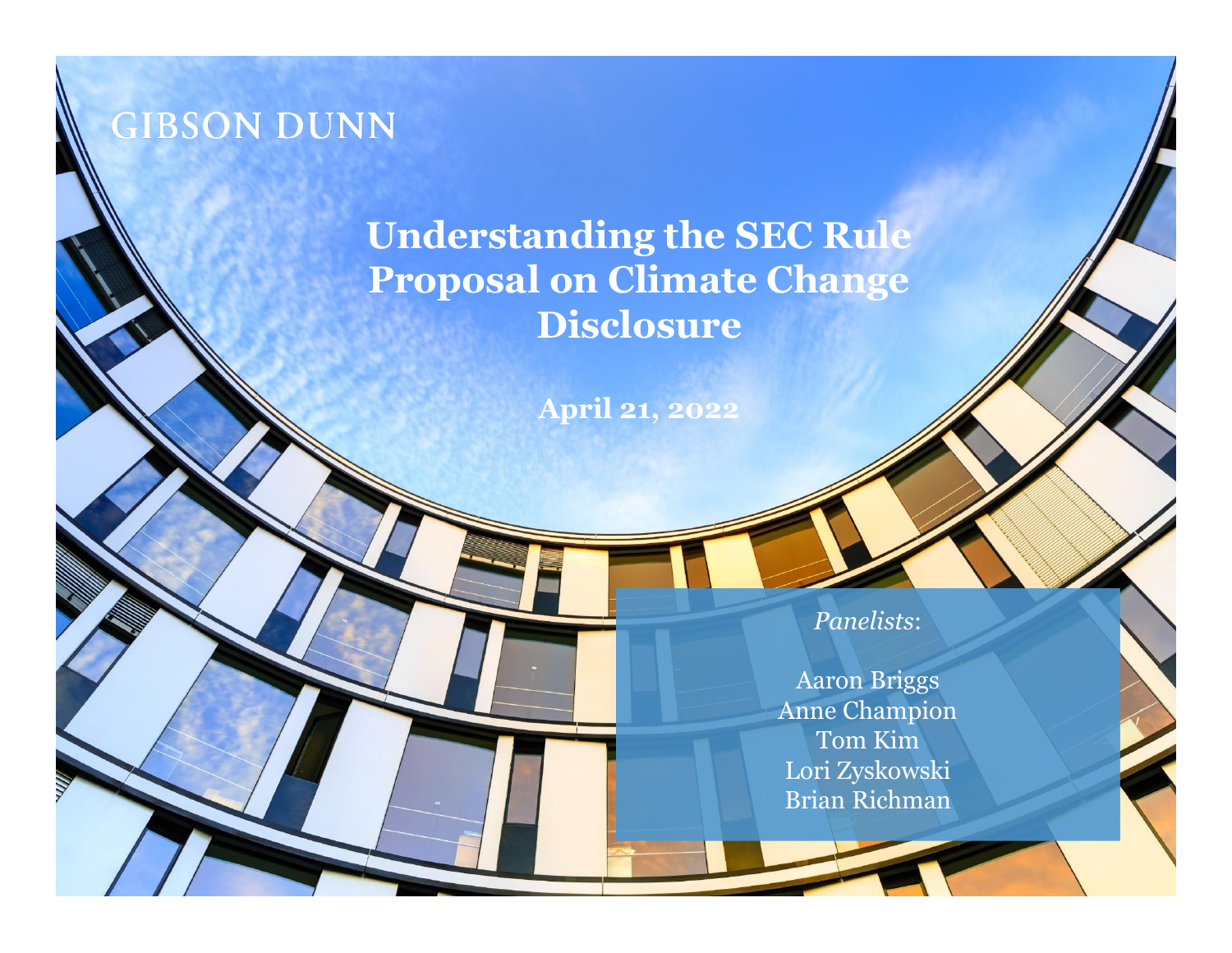# MCLE Information *(60 Minutes Credit)*

- Most participants should anticipate receiving their certificate of attendance in 4‐6 weeks following the webcast
- Virginia Bar Association members should anticipate receiving their certificate of attendance in 6‐8 weeks following the webcast
- All questions regarding MCLE Information should be directed to CLE@gibsondunn.com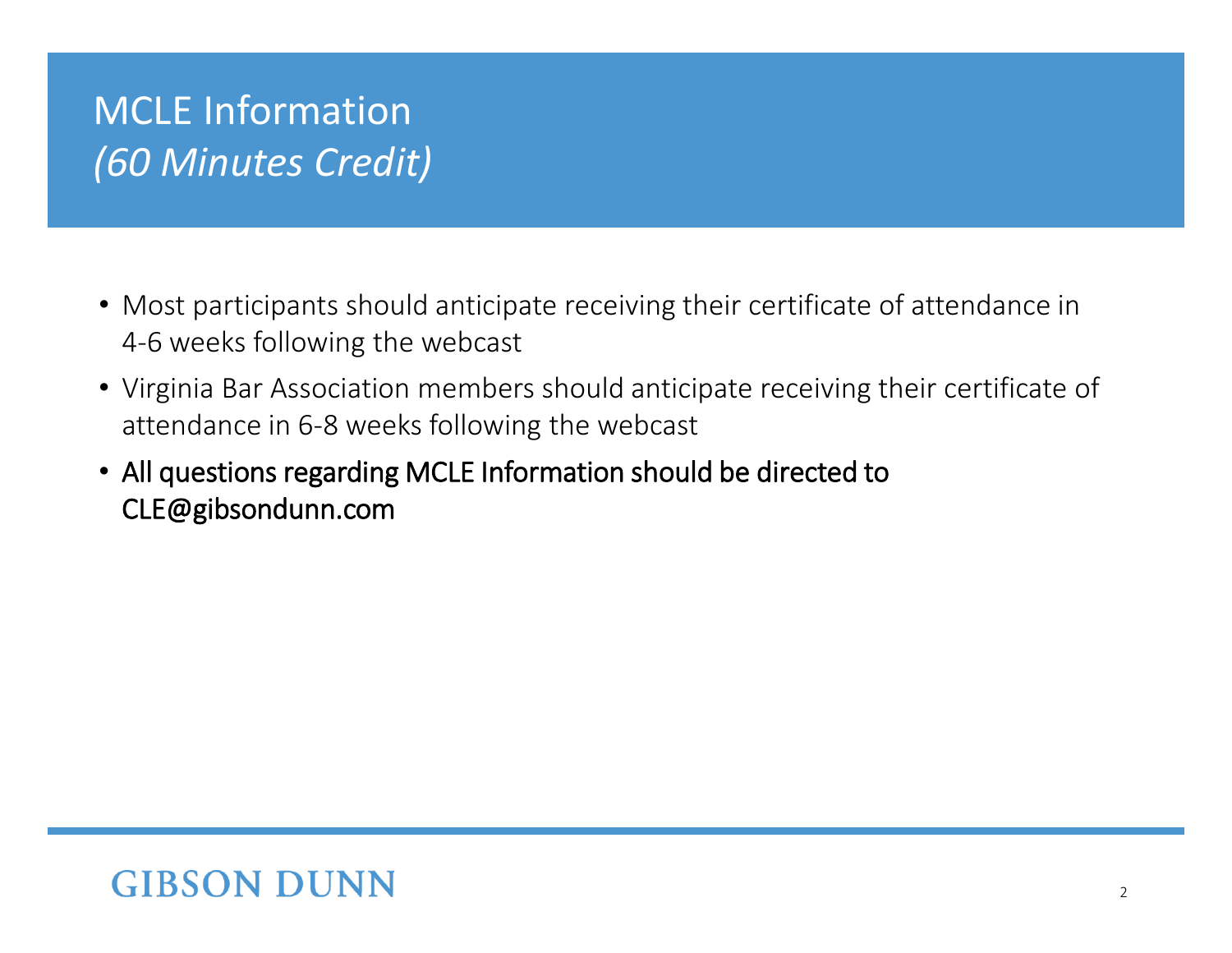### Today's Panelists



Aaron Briggs is a partner in Gibson Dunn's San Francisco office and a member of the firm's Securities Regulation and Corporate Governance practice group. Mr. Briggs' practice focuses on advising technology, life sciences and other companies and their boards of directors on a wide range of securities and governance matters, including ESG, corporate governance, SEC disclosure and compliance, shareholder activism, executive compensation, investor communications, disclosure effectiveness and stakeholder engagement matters. Prior to re-joining the firm in 2018, Mr. Briggs served as Executive Counsel – Corporate, Securities & Finance at General Electric. In addition, Mr. Briggs was named Corporate Governance Professional of the Year by *Corporate Secretary Magazine*.



Anne Champion is a partner in Gibson Dunn's New York office and a member of the firm's Transnational Litigation, Environmental Litigation, Media Law, and Intellectual Property Practice Groups. Ms. Champion has played a lead role in a wide range of high-stakes litigation matters, including trials. Her practice focuses on complex international disputes, including RICO, fraud, and tort claims, and includes federal and state court litigation and international arbitration. She also has significant experience in First Amendment and intellectual property disputes.



Tom Kim is a partner in Gibson Dunn's Washington, D.C. office and a member of the firm's Securities Regulation and Corporate Governance Practice Group. Mr. Kim focuses his practice on a broad range of SEC disclosure and regulatory matters, including capital raising and tender offer transactions and shareholder activist situations, as well as corporate governance, environmental social governance and compliance issues. He also advises clients on SEC enforcement investigations involving disclosure, registration and auditor independence issues. Mr. Kim served at the SEC for six years as the Chief Counsel and Associate Director of the Division of Corporation Finance, and for one year as Counsel to the Chairman.



Lori Zyskowski is a partner in Gibson Dunn's New York office and Co-Chair of the firm's Securities Regulation and Corporate Governance Practice Group. Ms. Zyskowski advises clients, including public companies and their boards of directors, on corporate governance and securities disclosure matters, with a focus on Securities and Exchange Commission reporting requirements, proxy statements, annual shareholders meetings, director independence issues, proxy advisory services, and executive compensation disclosure best practices. She also focuses on advising companies on environmental, social and governance, or ESG, disclosures. Ms. Zyskowski also advises on board succession planning and board evaluations and has considerable experience advising nonprofit organizations on governance matters.



Brian A. Richman is an associate in Gibson Dunn's Washington, D.C. office and a member of the firm's Appellate and Constitutional Law, and Administrative Law and Regulatory practice groups. Mr. Richman focuses his practice on high-stakes appellate, administrative law, and complex litigation matters. He regularly litigates constitutional and statutory issues in courts around the country and represents clients in challenging and defending regulatory action by administrative agencies, with an emphasis on securities and financial services matters.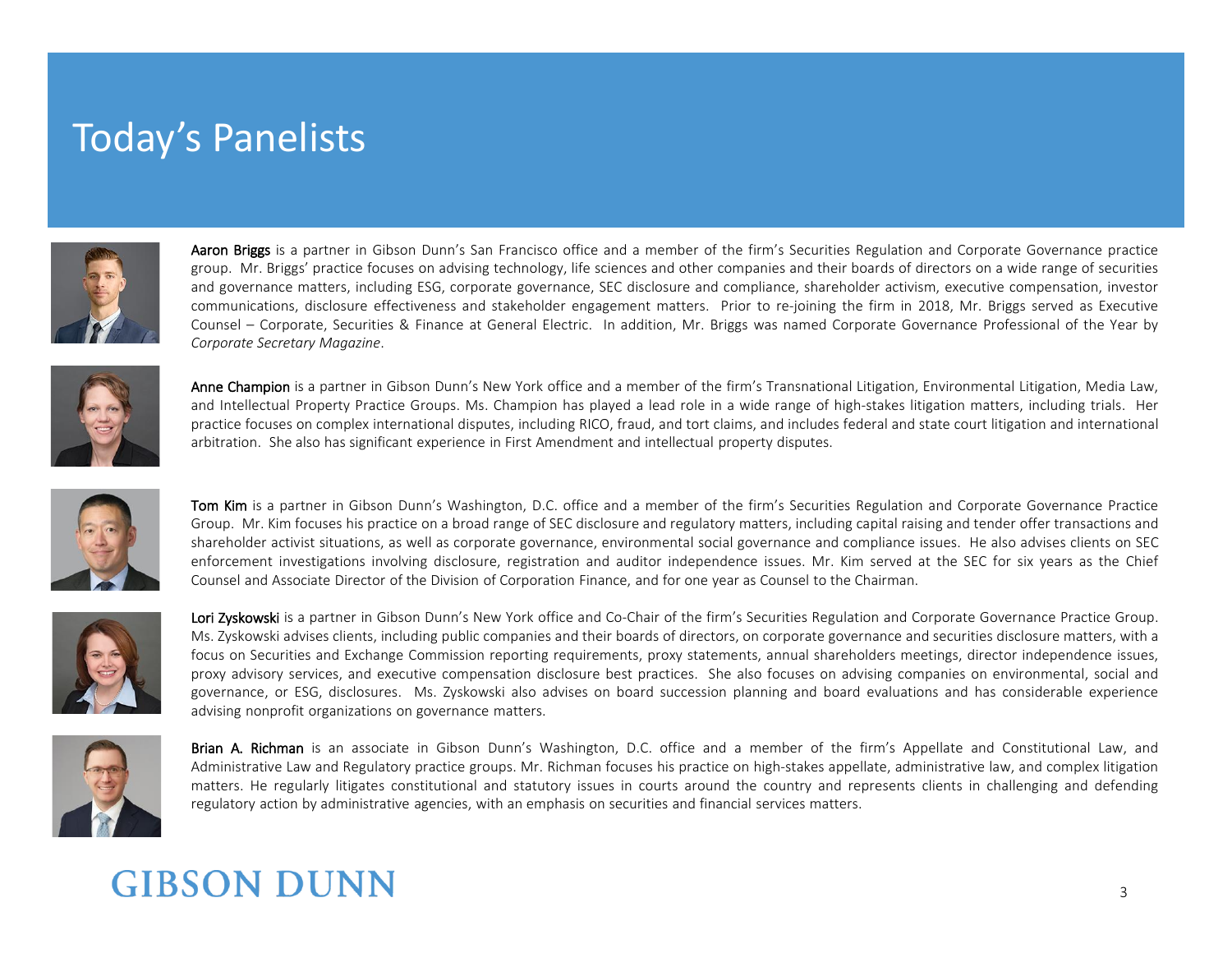#### Webcast Agenda

- I. Background to the Proposed Rules
- II. Summary of Proposed Reg. S-K Amendments
- III. Summary of Proposed Reg. S-X Amendments
- IV. Potential Legal Challenges and Litigation Risk
- V. Key Takeaways from the Proposed Rules

*– Click [here](https://www.gibsondunn.com/summary-of-and-considerations-regarding-the-sec-proposed-rules-on-climate-change-disclosure/) for Gibson Dunn's detailed client alert on the proposed rules –*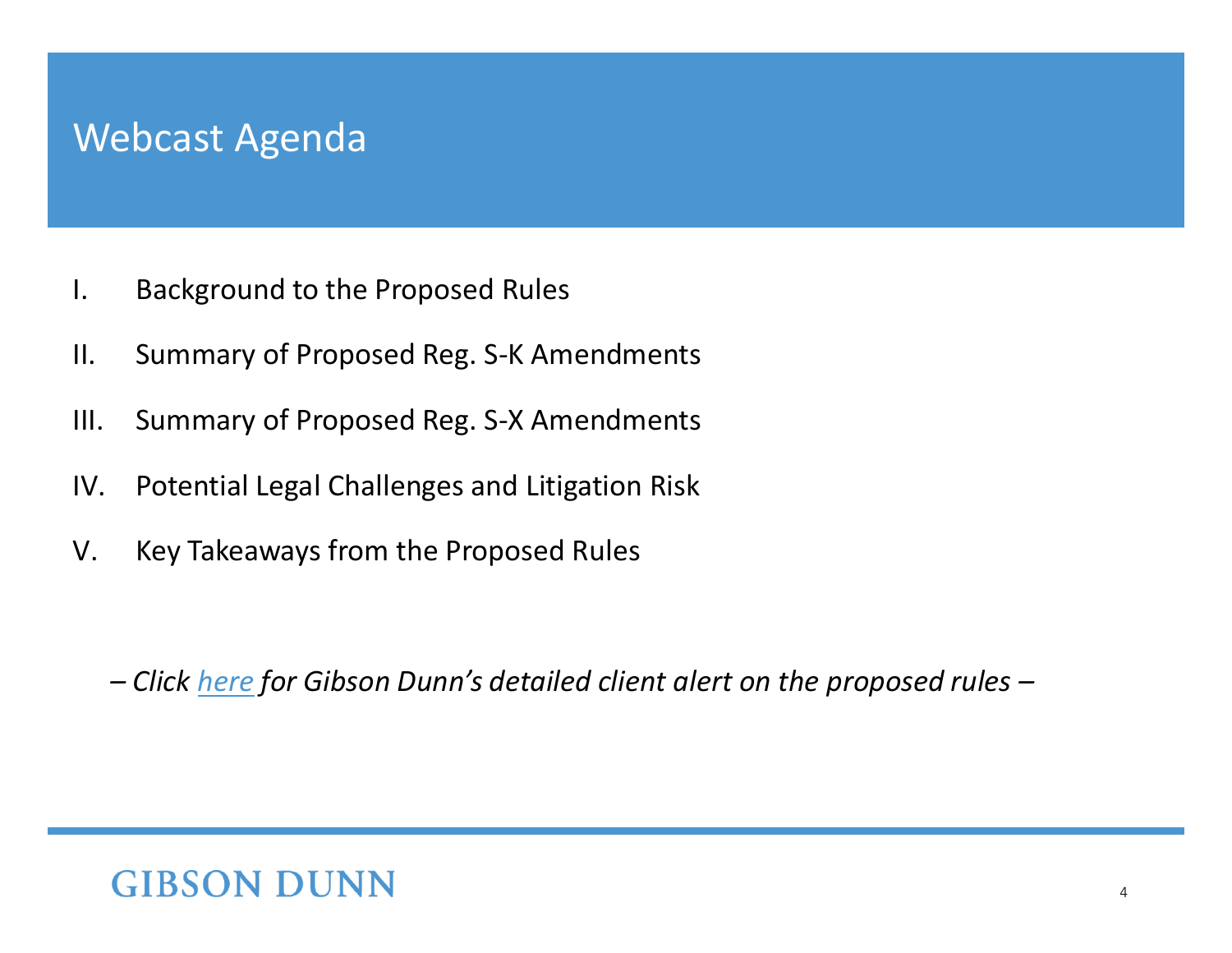# I. Background to the Proposed Rules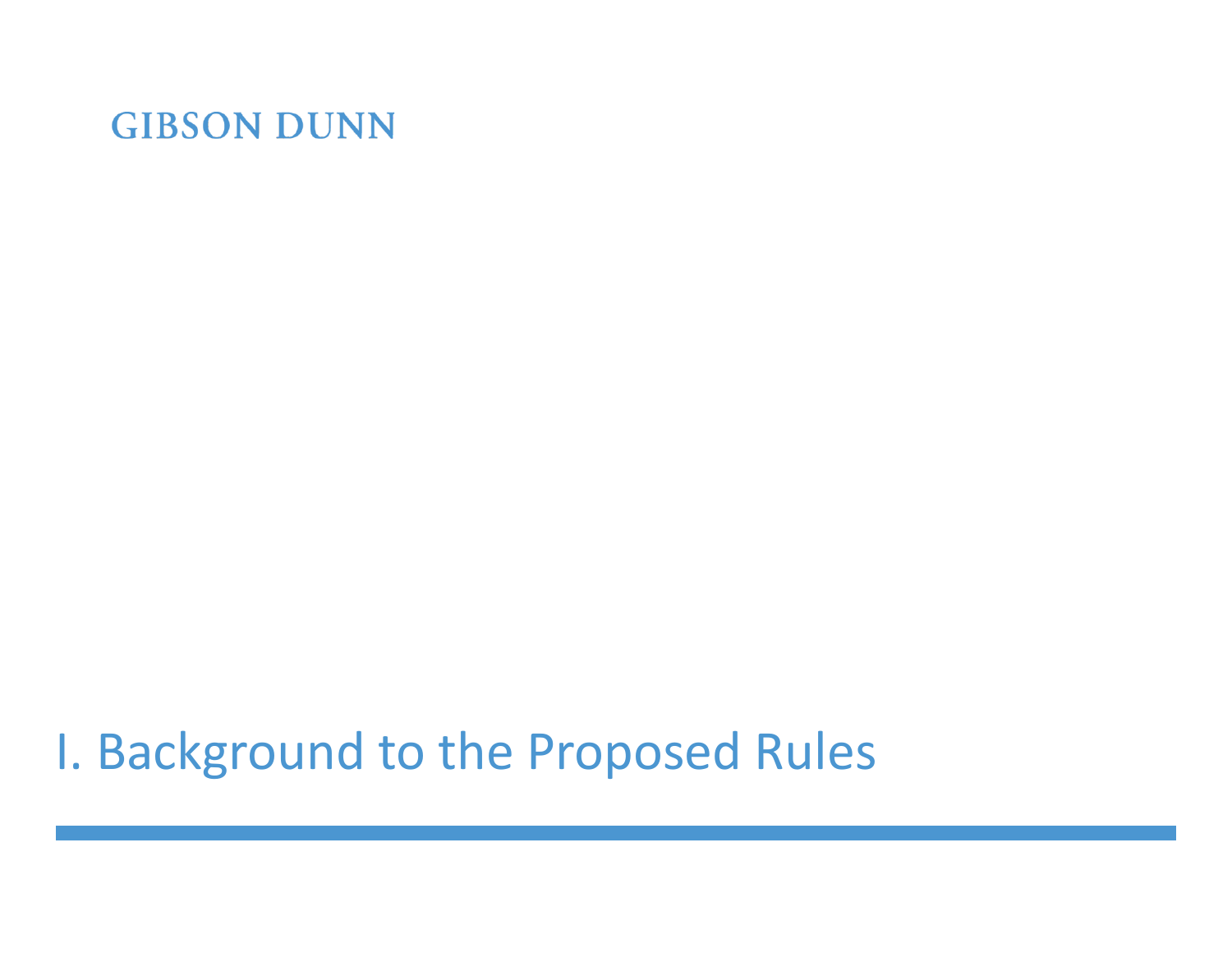### Current U.S. Reporting Landscape

- Historically, a mostly voluntary regime with limited specific federal securities law requirements.
- In 2010, the Securities and Exchange Commission (the "SEC" or "Commission") issued principlesbased climate change disclosure guidance.
	- The 2010 climate change guidance focused on how existing disclosure requirements (e.g., Risk Factors, MD&A) apply to climate change matters.
- U.S. public company climate disclosure has been mostly voluntary, included outside of SEC filings on websites, and driven primarily by the investment community, including institutional investors, proxy advisory firms and shareholder proposal proponents.
	- Voting policies and shareholder proposals created non-regulatory pressure to disclose information regarding board oversight of ESG risks, greenhouse gas emissions, climate transition plans and other ESG reporting.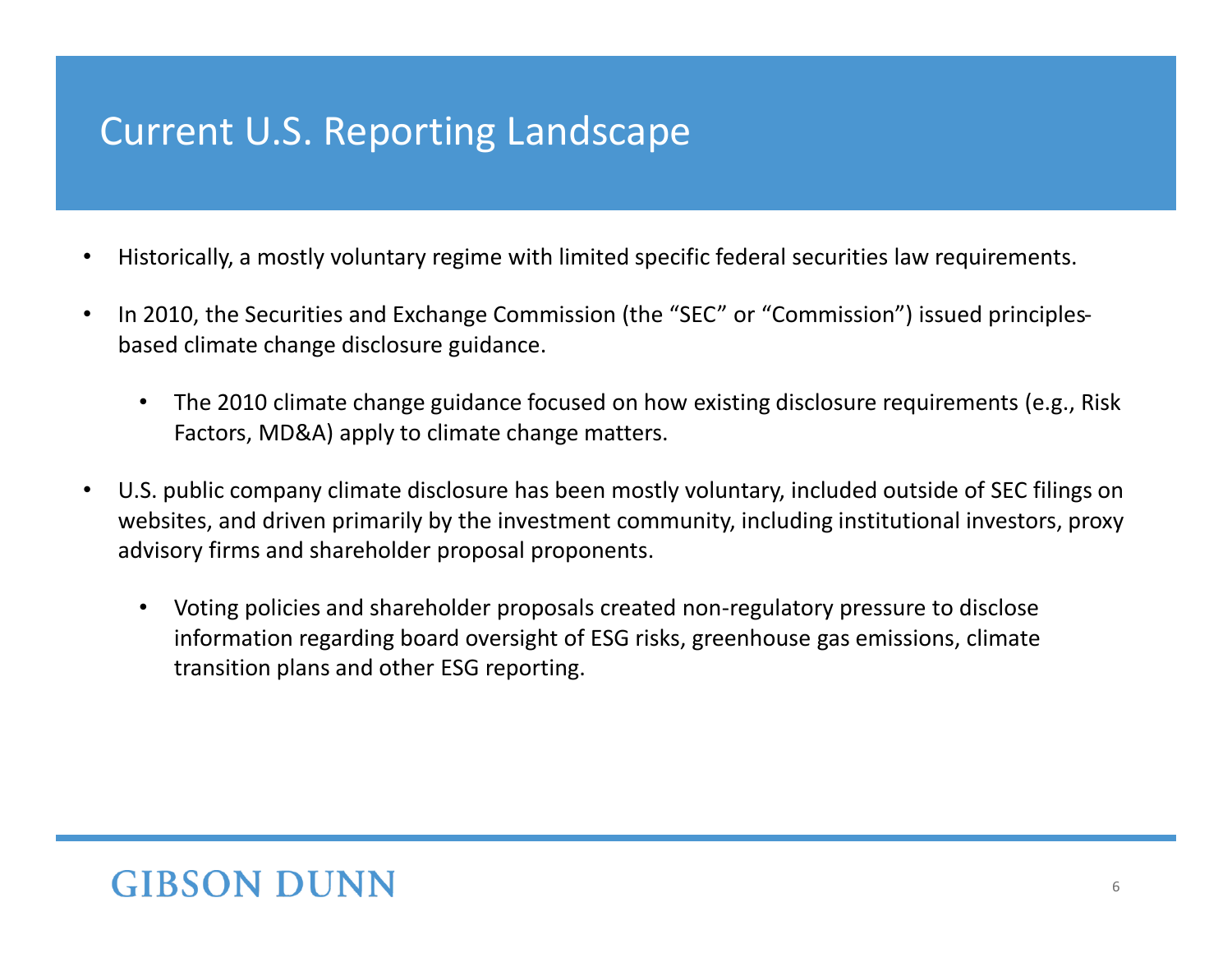### SEC Increases Focus on ESG

| <b>Since 2020</b><br>◡ | The SEC's Division of Examinations makes ESG investing an examination priority                                                                                                                                          |
|------------------------|-------------------------------------------------------------------------------------------------------------------------------------------------------------------------------------------------------------------------|
| August 2020<br>◡       | SEC adopts rules requiring human capital management disclosure                                                                                                                                                          |
| <b>March 2021</b><br>◡ | New SEC Climate and ESG Task Force created within Division of Enforcement; focused in part on ESG-<br>related misconduct; then-Acting Chair solicits public input on need for climate change disclosure<br>requirements |
| <b>April 2021</b><br>◡ | Division of Examinations releases Risk Alert observing "deficiencies and internal control weaknesses<br>from examinations of investment advisers and funds regarding ESG investing"                                     |
| May 2021               | SEC Chair Gary Gensler announces climate disclosure a top priority & early focus                                                                                                                                        |
| Spring/Fall 2021       | SEC Reg-Flex agendas include climate change disclosure                                                                                                                                                                  |
| <b>Fall 2021</b><br>↓  | Comment letters issued on 2020 10-Ks exclusively focused on absence of climate change disclosures                                                                                                                       |
| <b>March 21, 2022</b>  | SEC approved rule proposal for new climate change disclosure requirements for both U.S. public<br>companies and foreign private issuers                                                                                 |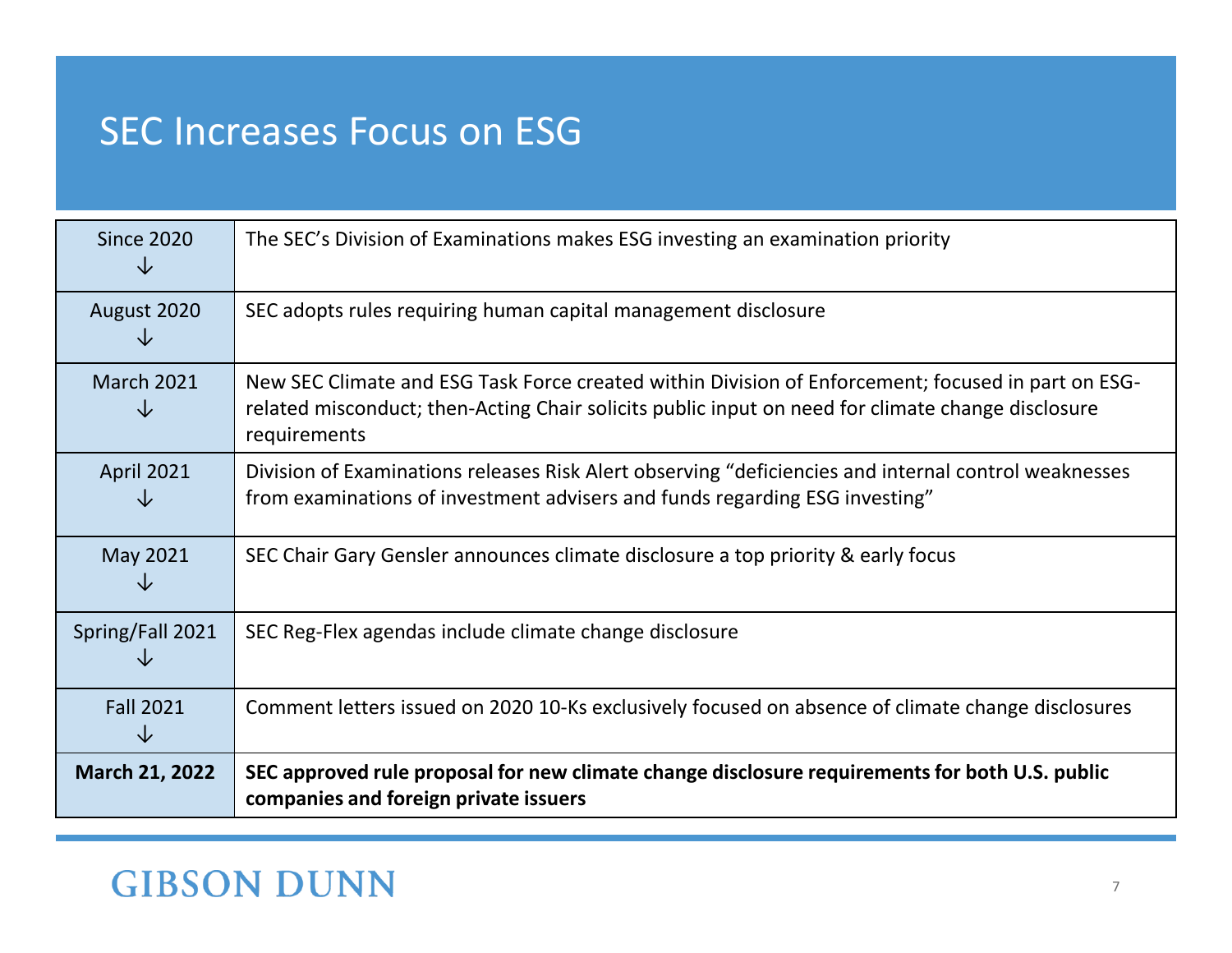# II. Summary of Proposed Reg. S-K Amendments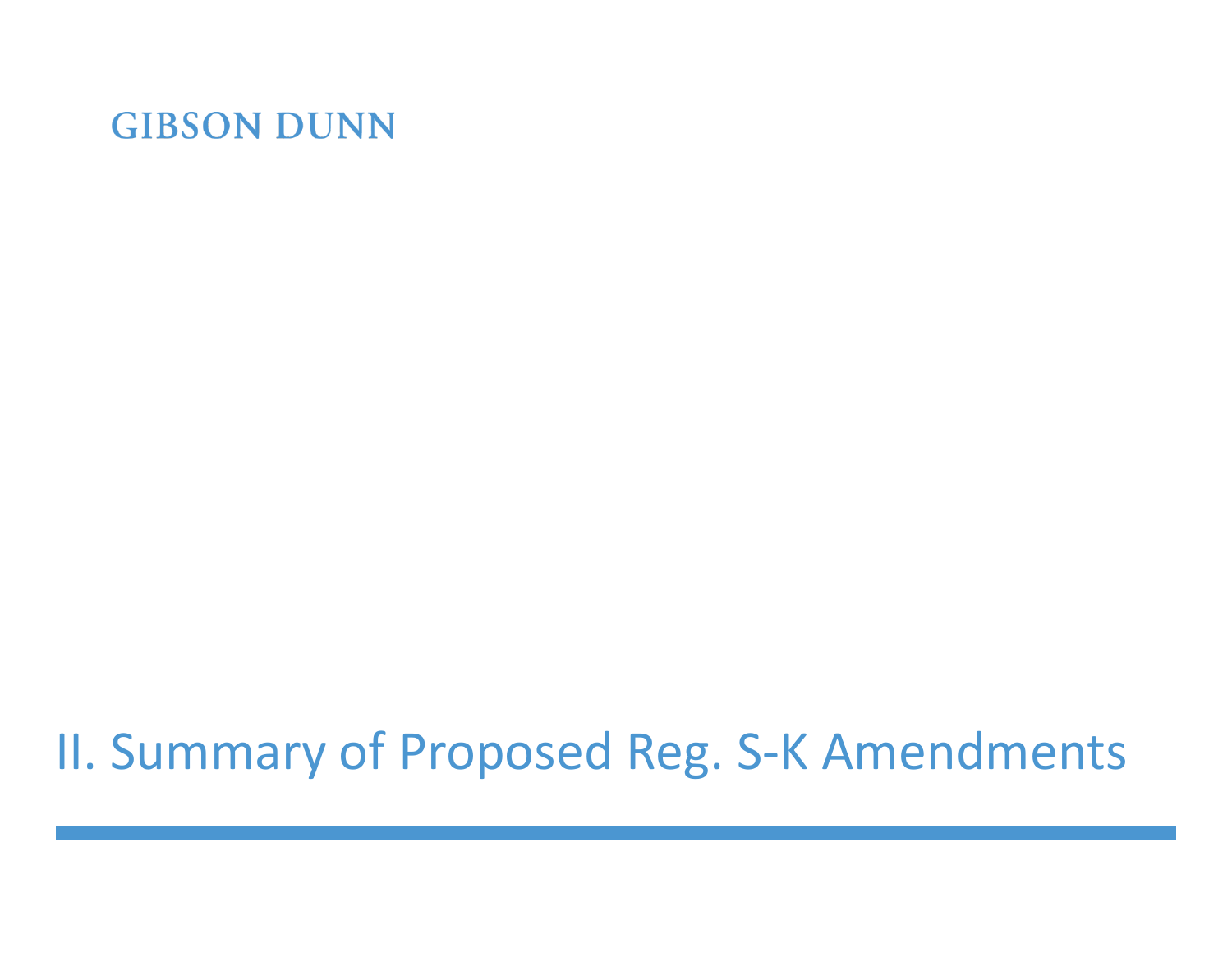## Proposed Reg. S-K Amendments

The proposed rules would require a new, separately captioned "Climate-Related Disclosure" section in applicable SEC filings covering a wide range of climate-related information:

| <b>Risks</b>                                     | How any climate-related risks have had or are reasonably likely to have material impacts<br>on a company's business or consolidated financial statements                                                                                                                                         |
|--------------------------------------------------|--------------------------------------------------------------------------------------------------------------------------------------------------------------------------------------------------------------------------------------------------------------------------------------------------|
| <b>Impacts</b>                                   | How any climate-related risks have affected or are reasonably likely to affect a company's<br>strategy, business model and outlook                                                                                                                                                               |
| Governance                                       | Processes for identifying, assessing and managing climate-related risks, as well as board<br>oversight of climate-related risks and relevant risk management processes                                                                                                                           |
| <b>GHG</b><br><b>Emissions</b><br><b>Metrics</b> | Scope 1 and Scope 2, which, for LAFs and AFs only, would be subject to assurance by an<br>$\bullet$<br>independent GHG emissions attestation provider<br>Scope 3, but only if material or if the company has set a GHG emissions reduction<br>target or goal that includes its Scope 3 emissions |
| <b>Targets/Goals</b>                             | Information regarding climate-related targets, goals, and transition plans, if any                                                                                                                                                                                                               |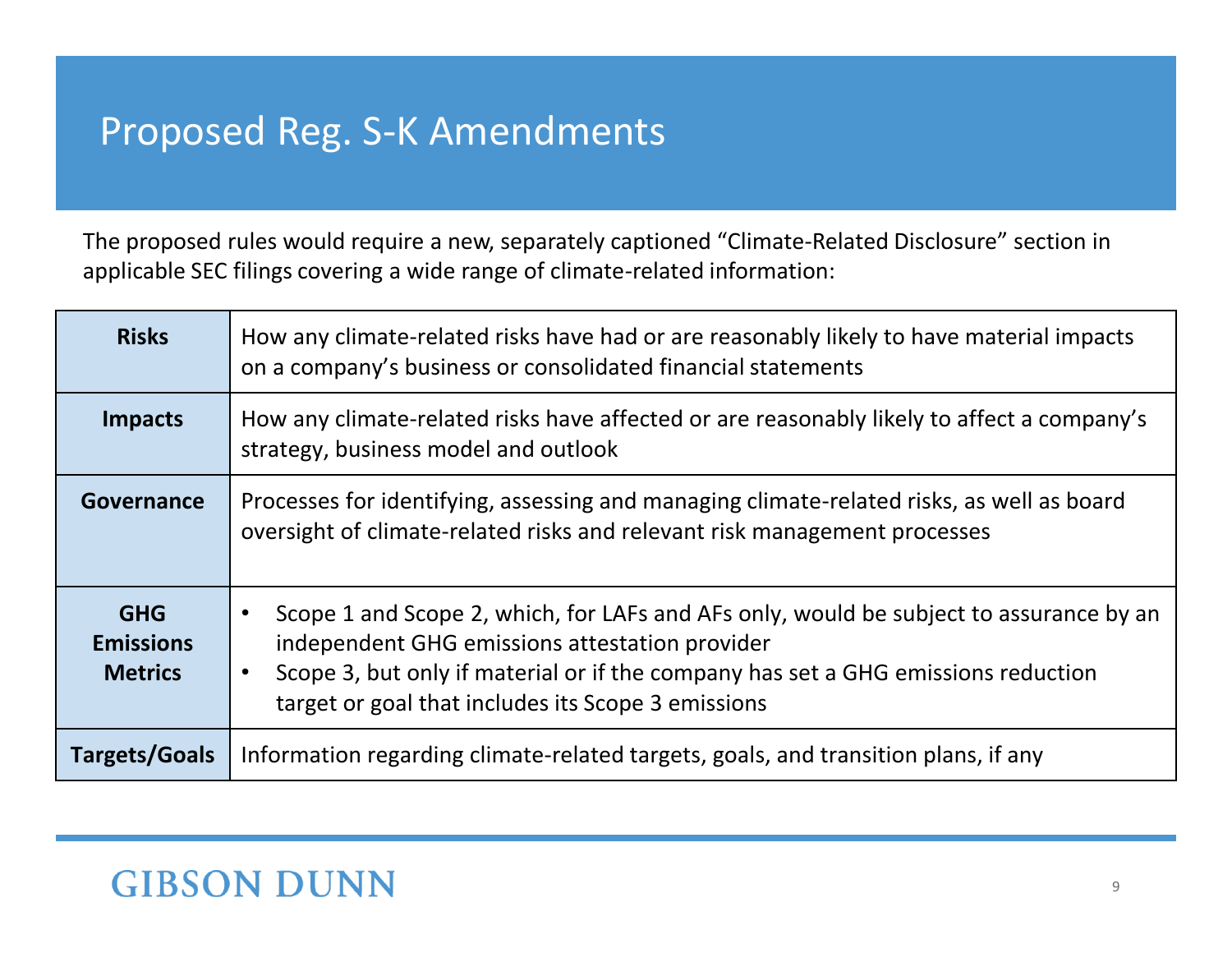#### Climate-Related Risks

- The proposed rules would require companies to describe "climate-related risks reasonably likely to have a material impact on the registrant, including on its business or consolidated financial statements, which may manifest over the short, medium, and long term"
- Detailed requirements include:
	- Categorization of each risk ("physical" v. "transition" risks), in accordance with the TCFD framework, plus significant detail regarding the nature of the risk
	- Materiality assessment must consider varied time horizons short-, medium-, long-term which company can define
	- Consideration of direct impact on business/financial statements as well as indirect impact on company value chains (both upstream and downstream)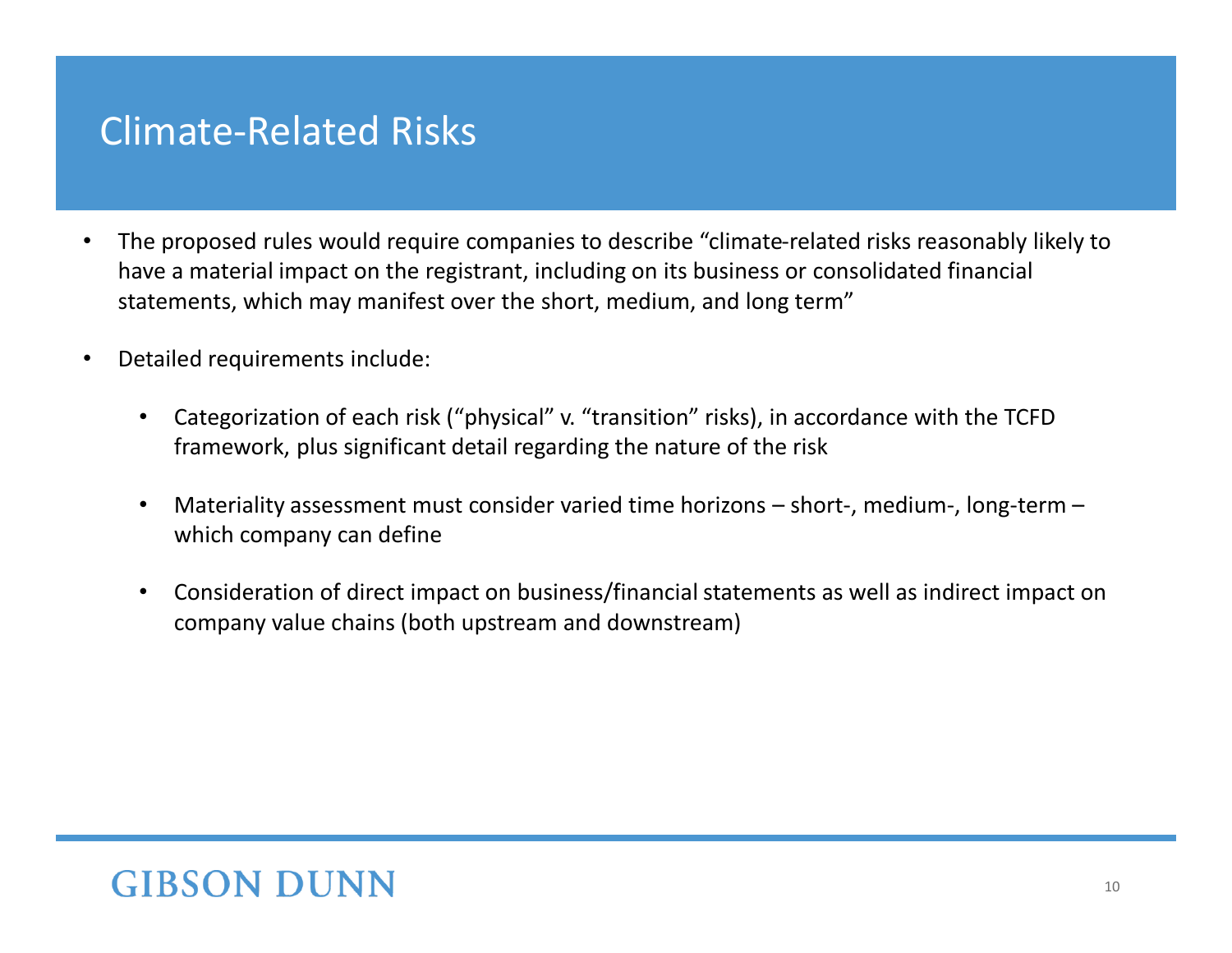## Impacts on the Company from Climate-Related Risks

- The proposed rules would require companies to describe "the actual and potential impacts of any [identified] climate-related risks . . . on the registrant's strategy, business model, and outlook"
- Detailed requirements include:
	- Nature of the impact
	- Time horizon for each impact
	- How each impact is integrated into the company's business model and outlook
	- How identified climate change metrics and targets are integrated into the business model and strategy
	- Financial statement impact
	- Business strategy resilience in light of potential changes in climate-related risks
- Significant additional disclosure requirements if company uses carbon offsets, renewable energy credits, internal carbon price-setting or scenario planning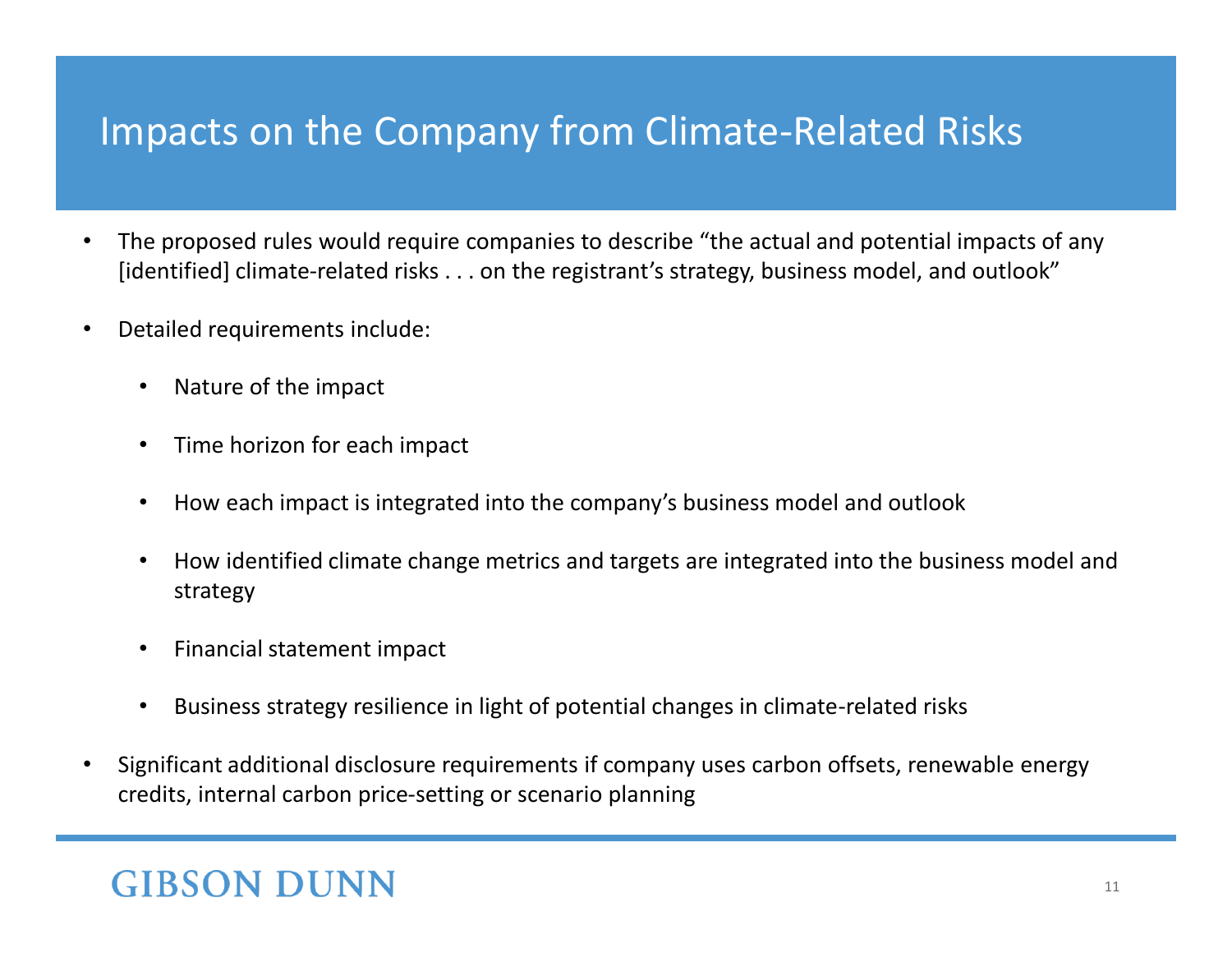## Climate-Related Governance: Risk Management and Oversight Processes

- The proposed rules would require companies to describe "the [board's] oversight of climate-related risks" and "management's role in assessing and managing climate-related risks"
- Detailed requirements include:
	- Who is responsible for oversight (Board/committee/director) and risk assessment and management (certain positions/committees), with relevant expertise of members
	- Process by which each is informed about climate risks, including frequency of Board reporting and discussion
	- Integration of climate risks into strategy/risk/financial oversight processes, and Board's establishment of and monitoring of climate-related targets or goals
- The proposed rules also require description of "any processes the registrant has for identifying, assessing, and managing climate-related risks"
- Detailed requirements include (i) risk identification and assessment process, (ii) risk management process, and (iii) how these processes are integrated into overall risk management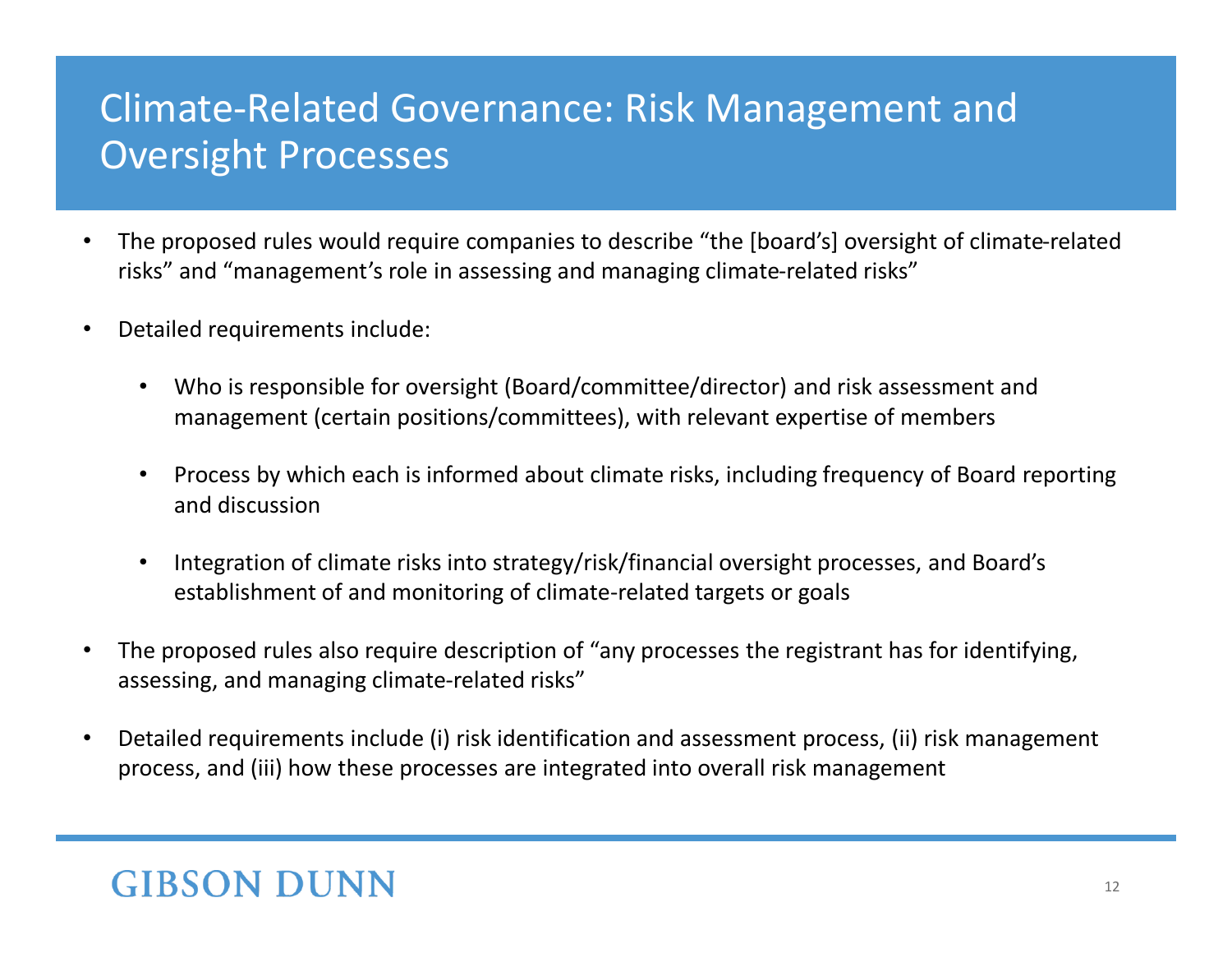#### GHG Emissions Reporting

- The proposed rules would require companies to disclose Scope 1, Scope 2, and in some cases Scope 3 "GHG emissions … for its most recently completed fiscal year, and for the historical fiscal years included in its consolidated financial statements in the filing, to the extent such historical GHG emissions data is reasonably available"
- The rule proposal contains detailed requirements for reporting Scope 1 (direct emissions) and Scope 2 emissions (indirect emissions from purchased electricity and other forms of energy), such as requiring disclosure of each in the aggregate and broken down into the disaggregated constituent GHGs, as well as in both absolute terms and in terms of intensity (based on emissions per dollar of revenue and unit of production)
- Large accelerated filers subject to phased-in attestation requirements regarding Scope 1 and Scope 2 emissions, with requirements for selecting a GHG emissions attestation provider and form and contents for report
- Scope 3 required for all non-smaller reporting companies if (i) material to company or (ii) company has set a GHG emissions target that includes Scope 3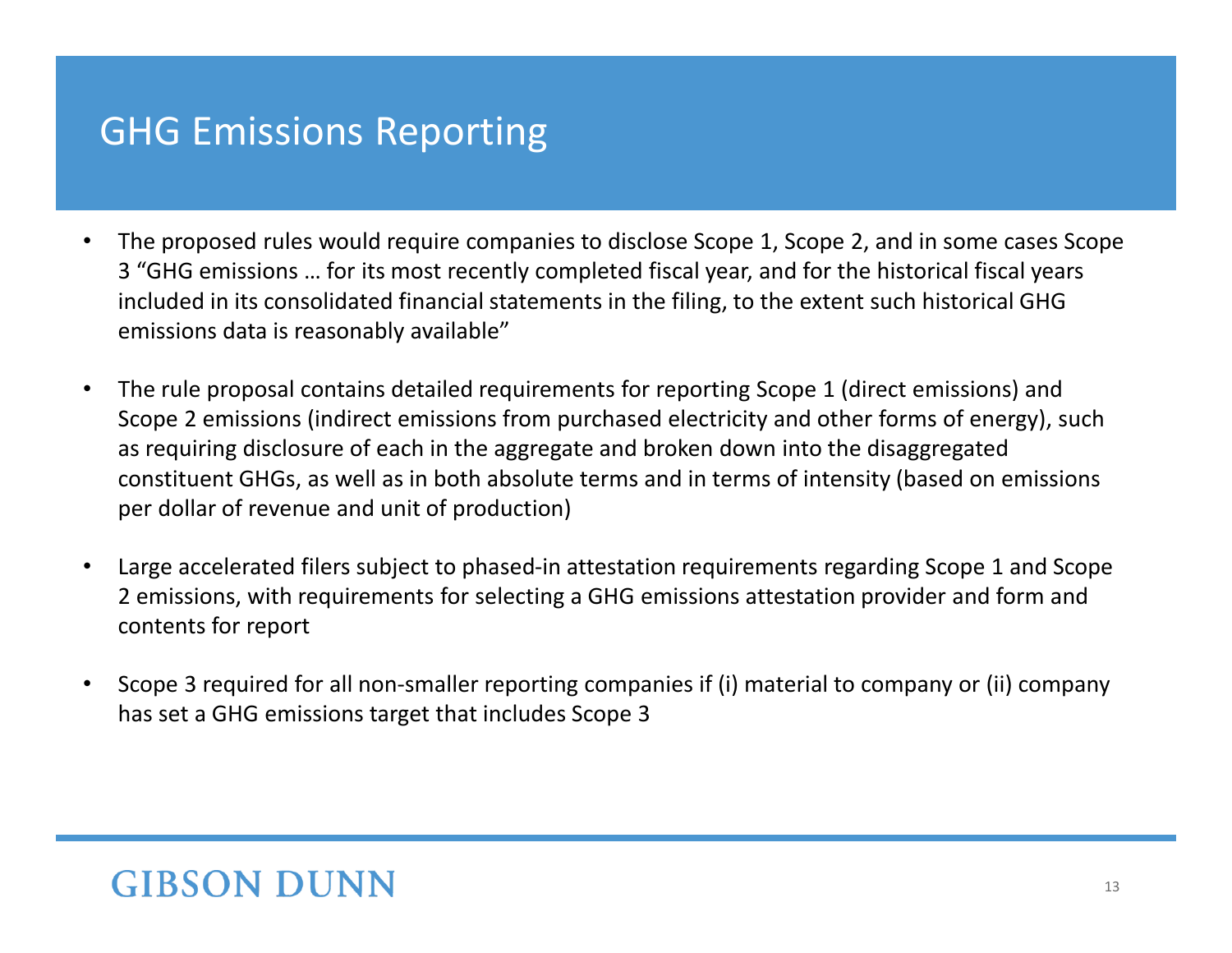#### Climate-Related Targets, Goals and Transition Plans

- The proposed rules would require companies to describe "targets or goals related to the reduction of GHG emissions, or any other climate-related target or goal (e.g., regarding energy usage, water usage, conservation or ecosystem restoration, or revenues from low-carbon products) such as actual or anticipated regulatory requirements, market constraints, or other goals established by a climate-related treaty, law, regulation, policy, or organization"
- Detailed requirements include:
	- Scope and calculation of the target
	- Progress achievement
	- Any use of carbon offsets or renewable energy credits or certificates ("RECs")
- Significant additional disclosure requirements if company has adopted a transition plan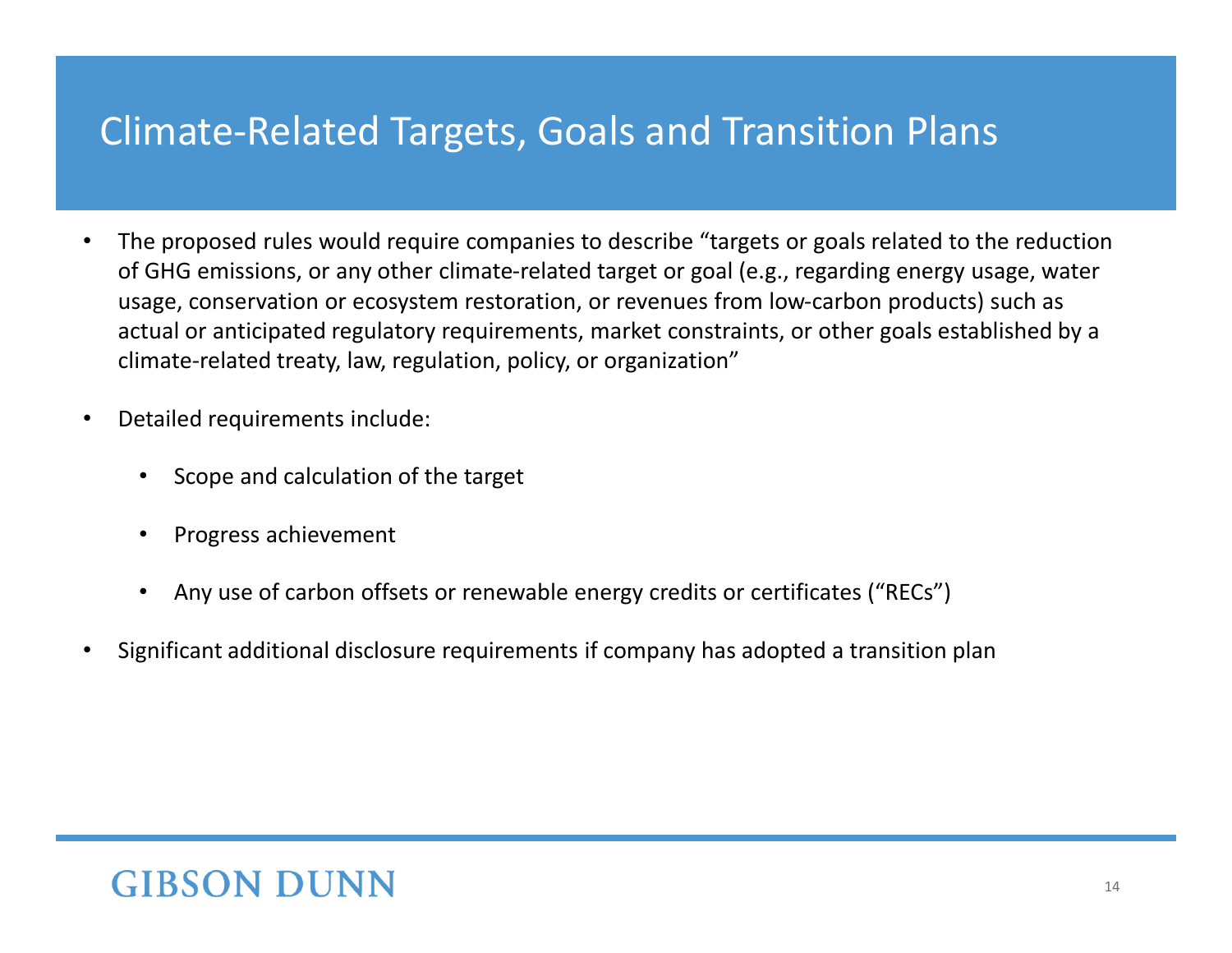# III. Summary of Proposed Reg. S-X Amendments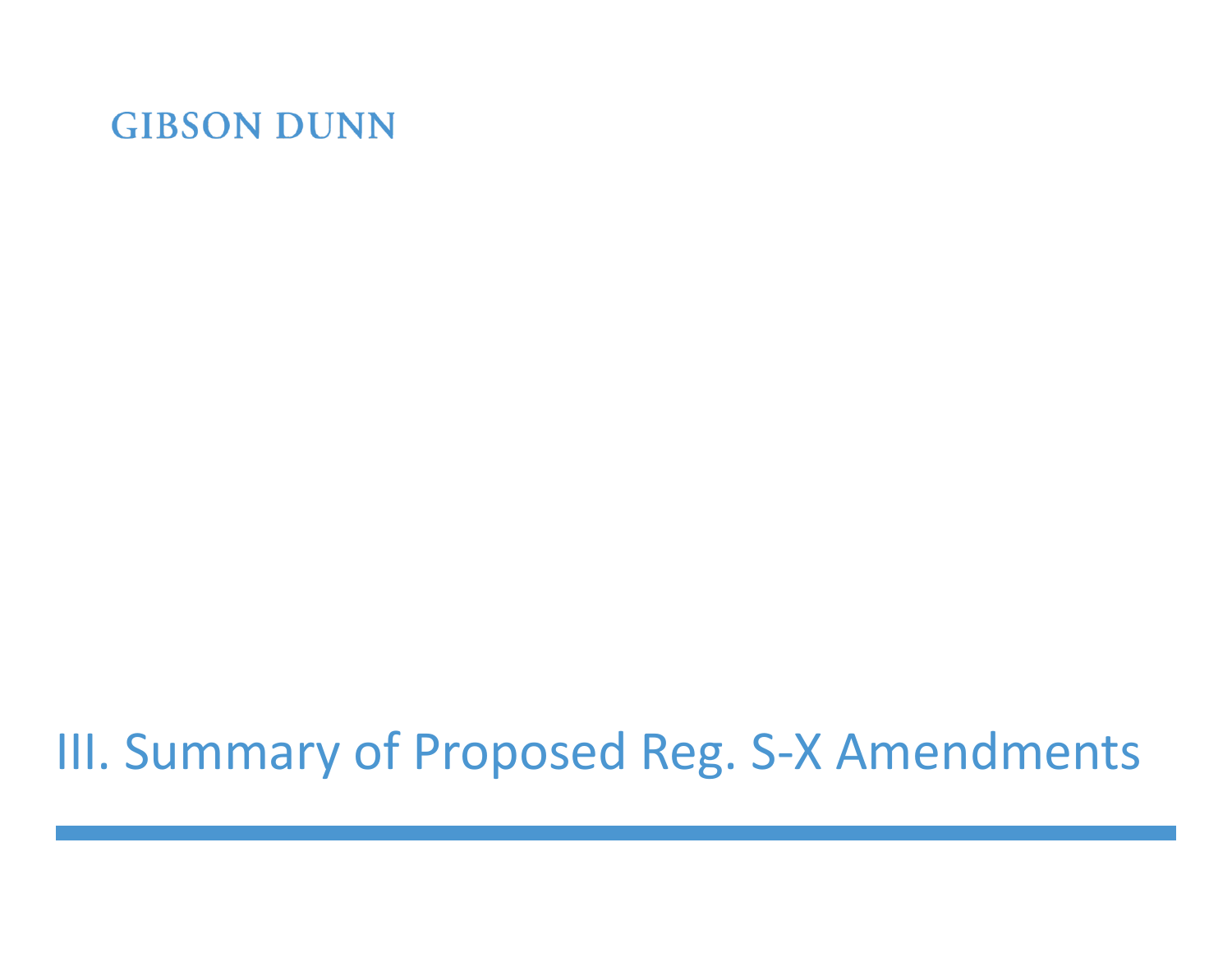#### Proposed Reg. S-X Amendments

Proposed rules would require companies to provide certain climate-related financial statement metrics and related disclosures in a separately identified note to annual audited financial statements:

**i. financial impact metrics -** *subject to a 1% threshold per line item*, disclosure of the financial impacts of severe weather events, other natural conditions and transition activities *on any relevant line items in the company's financial statements* 

Proposes detailed requirements for disclosure, including:

- **Presentation requirements,** disclosure be presented, at a minimum, on an aggregated, line-by-line basis for all negative impacts and, separately, positive impacts
- **Scope of severe weather events and other natural conditions, including flooding, drought, wildfires,** extreme temperatures and sea level rise, with potential impacts, including, revenue and cost changes from business disruptions, asset impairment charges, changes in loss contingencies or reserves, and changes in total expected insured losses
- *Scope of covered transition activities*, including efforts to reduce GHG emissions or mitigate exposure to transition risks, with potential impacts, including, revenue and cost changes from new emissions pricing or regulations, cash flow changes from changes in upstream costs, changes in asset carrying amounts due to reduction in useful life, and changes to interest expense due to climate-linked bonds with variable interest rates based on achievement of climate targets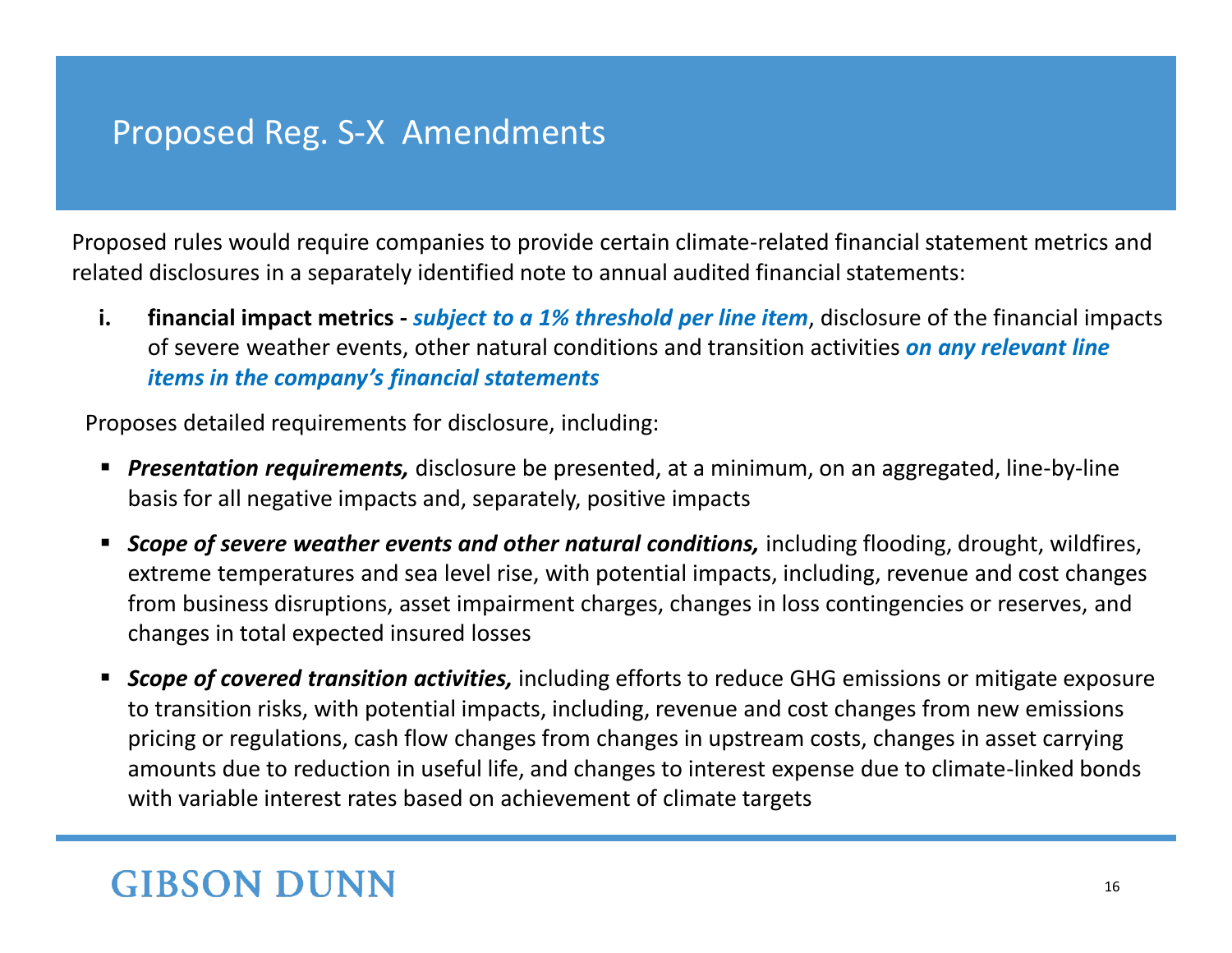#### Proposed Reg S-X Amendments (continued)

**ii. expenditure/cost metrics -** *subject to a 1% threshold per line item,* expenditures and capitalized costs to mitigate the risks of severe weather events or other natural conditions and expenditures related to transition activities

Proposes detailed requirements for disclosure, including:

- *Presentation requirements,* disclosure presented on an aggregated basis for expenditures expensed and, separately, capitalized costs incurred
- **Example of covered severe weather events and other natural conditions, including flooding, drought,** wildfires, extreme temperatures and sea level rise, with potential expenses/costs related to, for example, increasing business resilience, retiring or shortening the useful life of assets, relocating atrisk assets or operations, and otherwise reducing the future impact of severe weather events and other natural conditions on the business
- **Example of covered transition activities,** including efforts to reduce GHG emissions or mitigate exposure to transition risks, with potential expenses/costs related to, for example, R&D for new technologies, purchase of assets, infrastructure or products to reduce GHG emissions, increase energy efficiency, offset emissions (*e.g.*, energy credit purchases) or improve resource efficiency, and progress towards meeting disclosed climate-related targets or commitments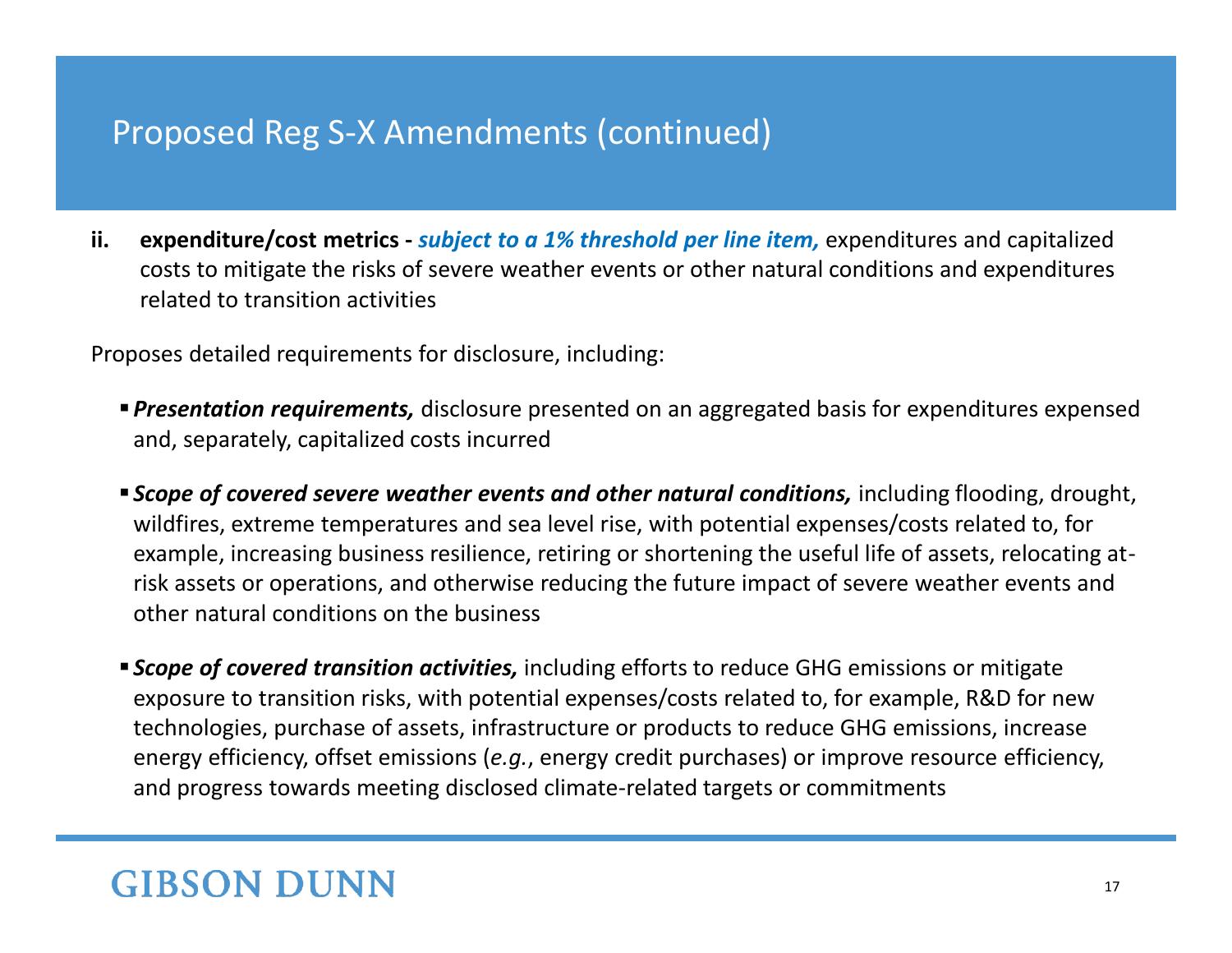#### Proposed Reg S-X amendments (continued)

**iii. financial estimates and assumptions -** would require companies *to disclose whether estimates and assumptions underlying the amounts reported in the financial statements were impacted by risks and uncertainties* associated with, or known impacts from, severe weather events and other natural conditions, the transition to a lower-carbon economy and any disclosed climate-related targets. *To the extent there was an impact, qualitative disclosure would be required* as to how the development of any such estimate or assumption was impacted

#### **General matters applicable to Financial Statement Disclosures:**

- **Disclosure threshold**: *only if the absolute values* of all climate-related impacts or expenditures/costs, as applicable, with respect to the corresponding financial statement line item represents *at least 1% of that line item*
- **Time Period Covered:** Information must be provided for the most recently completed fiscal year and other historical fiscal years included in the financial statements in the filing
	- ‒**Example**: if company includes balance sheets as of the end of its two most recent fiscal years and three years of income and cash flow statements … required to disclose two years of climate-related metrics that correspond to balance sheet line items and three years of climaterelated metrics that correspond to income or cash flow statement line items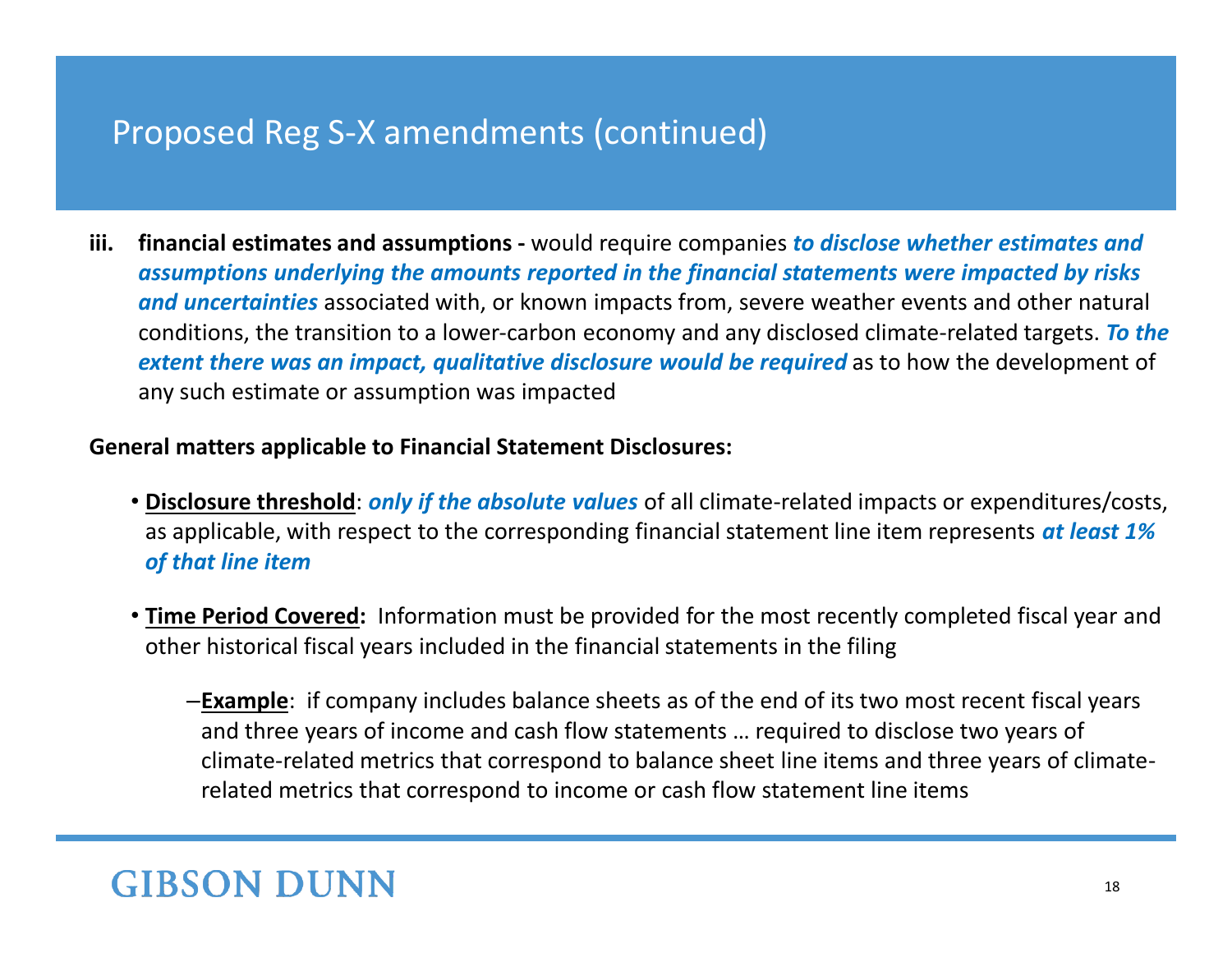# IV. Potential Legal Challenges and Litigation Risk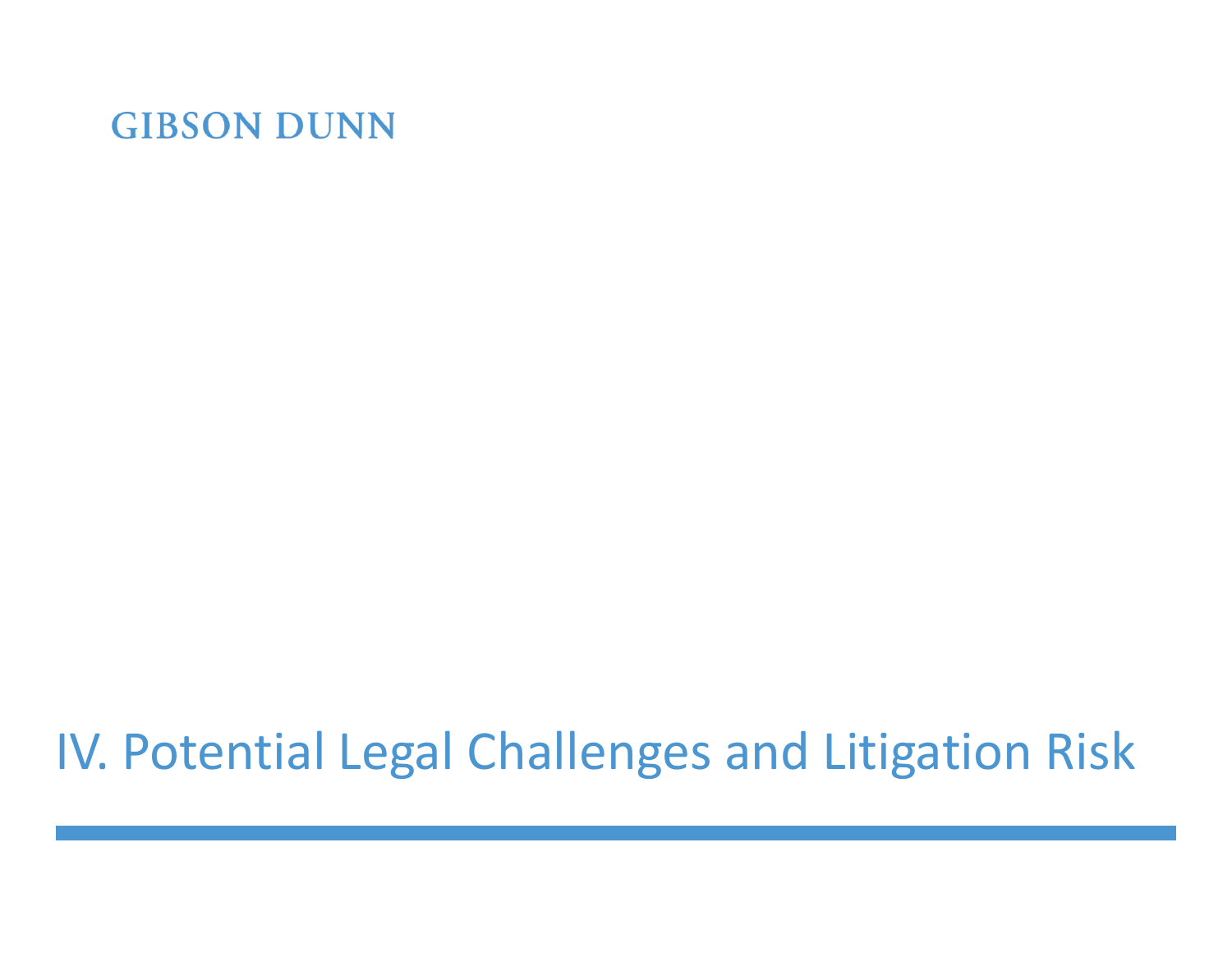## Potential Challenges to the Proposed Rules

- The Commission voted on party lines three-to-one in support of the proposed rule amendments
- Commissioner Peirce's dissent previewed legal arguments that challengers may raise in litigation challenging the rule once finalized:
	- 1. existing rules already cover material climate risks
	- 2. the proposed rules would not apply a materiality threshold in some places (e.g., Scope 1 and Scope 2 required disclosures) and would distort materiality in other places (e.g., the Scope 3 disclosure requirements)
	- 3. the proposal would not lead to comparable, consistent and reliable disclosures
	- 4. the proposal exceeds the Commission's statutory limits of authority
	- 5. the proposed rules would be expensive for companies to implement
	- 6. the proposal would hurt investors, the economy and the reputation of the SEC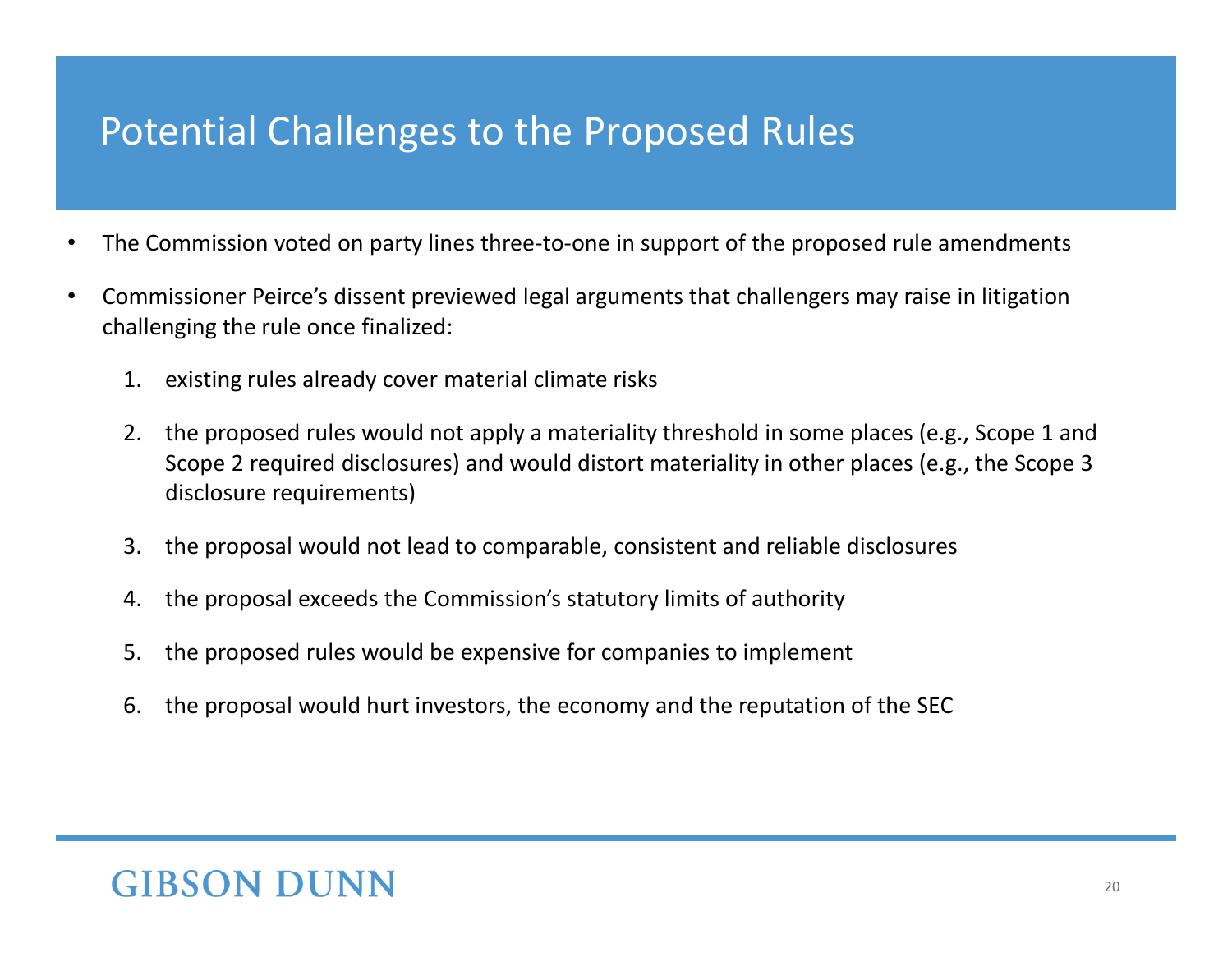## Potential Litigation Risk for Companies

- Rule proposal mandates detailed "line item" climate change disclosure requirements
- Although some of the mandated disclosures would be entitled to claim the safe harbor liability defense for forward-looking statements, the safe harbor is not available for disclosures appearing in the notes to the financial statements, disclosure in initial public offerings (IPOs) or disclosure of historical information
- New disclosures will be subject to the heightened liability provisions under the Securities Act (when included or incorporated by reference in registration statements and other offering documents), including Sections 11 and 12 liability for the company, executive officers, directors, underwriters and auditors
- Broad scope of required disclosures and the lack of existing mechanisms at some companies to conduct the analysis required creates inherent risks
- New requirements create inherent risk and there will be years of litigation before the parameters of that risk are settled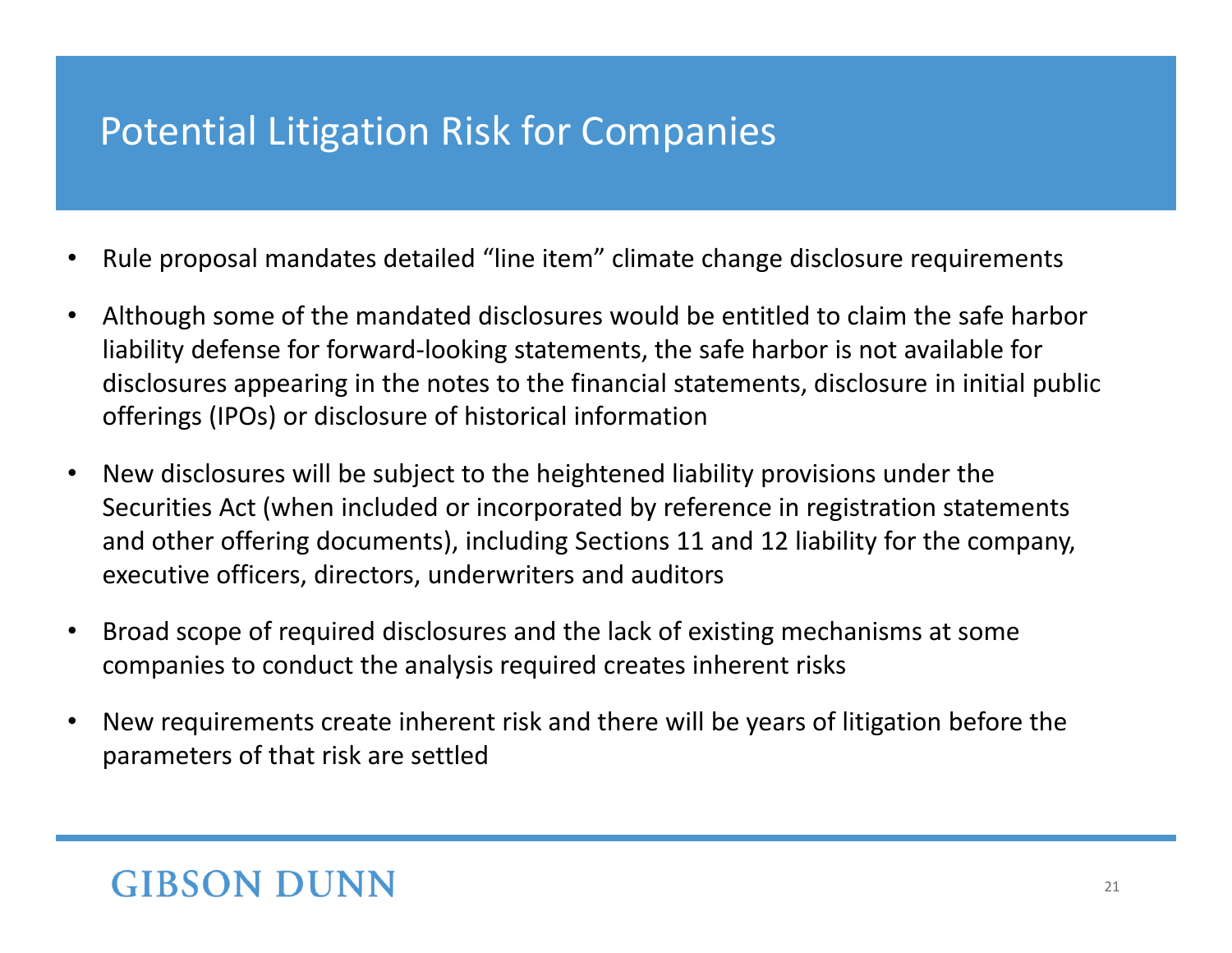## Potential Litigation Risk for Companies

- A trend in recent securities litigation has been to contrast specific events with broad statements in disclosures, and to allege that the broad statements were misleading. Even if not ultimately successful, such cases have the potential to advance beyond a motion to dismiss.
- Another trend has been to contrast generalized statements about a company's planning mechanisms with planning for specific projects by the company, *e.g.*, securities litigation against Exxon over statements about its use of a proxy "cost of carbon."
- These cases underscore the need to ensure that generalized statements about a company's environmental record, practices, and dedication to particular issues, as well as statements about the company's current practices are appropriately limited and caveated.
- Disclosure requirements are outpacing regulation *i.e.*, companies are being required to make disclosures about business risks that are ill-defined in view of the continued lack of regulation in the climate change area.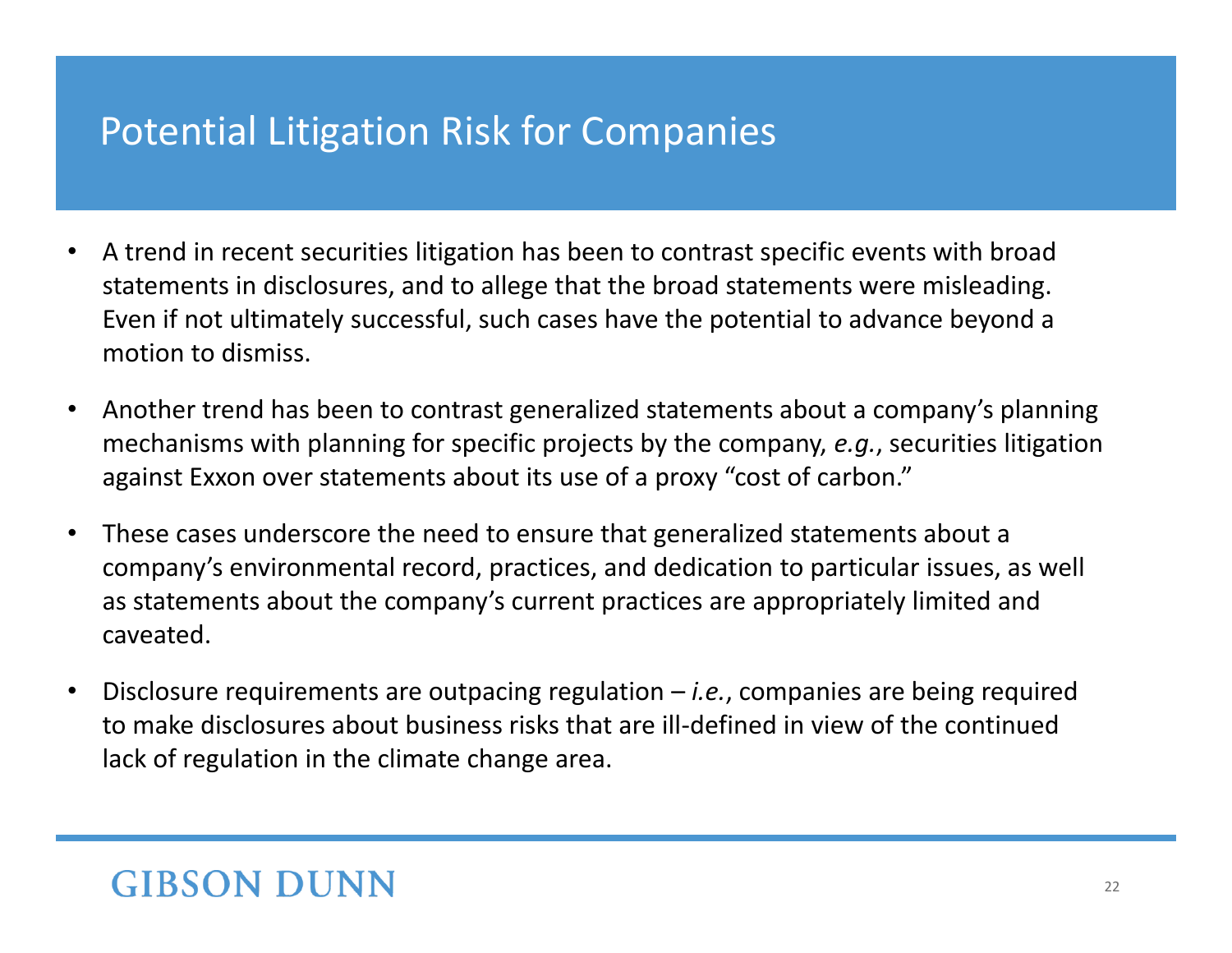# V. Key Takeaways from the Proposed Rules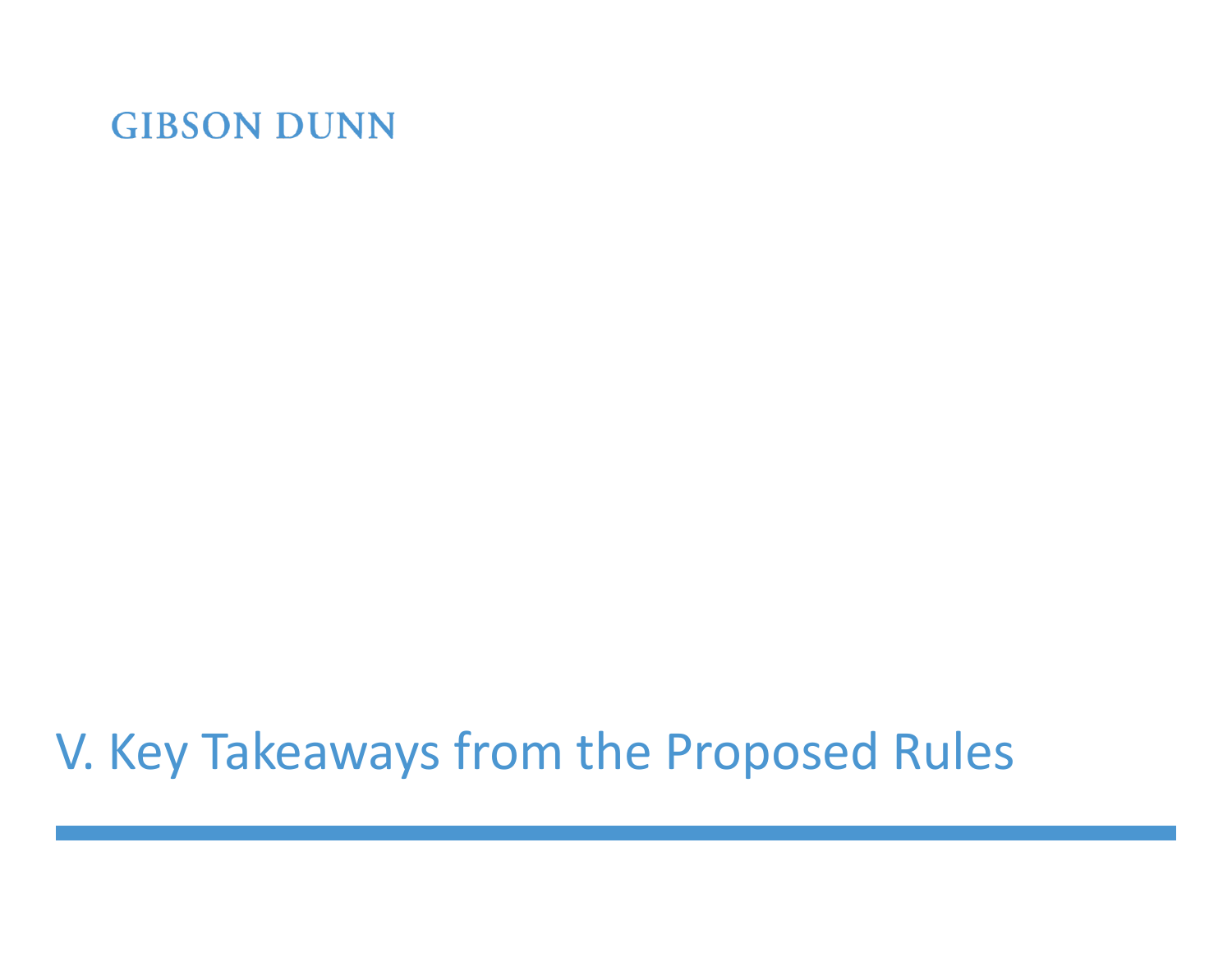#### Next Steps for Public Companies

- $\Box$  Companies concerned about aspects of the proposed rules should consider participating in the rulemaking proceedings
- $\Box$  Conduct a gap analysis against any existing disclosures
- ❑ Assess sufficiency of internal and external climate change resources
- ❑ Evaluate disclosure controls and internal controls
- ❑ Revisit climate-related risk oversight and management practices
- $\Box$  Reassess board composition, focusing on climate change expertise
- $\Box$  Conduct a materiality assessment of climate-related risks on the business
- ❑ Begin considering potential significance of Scope 3 emissions for your company
- ❑ Discuss implications with your outside auditor